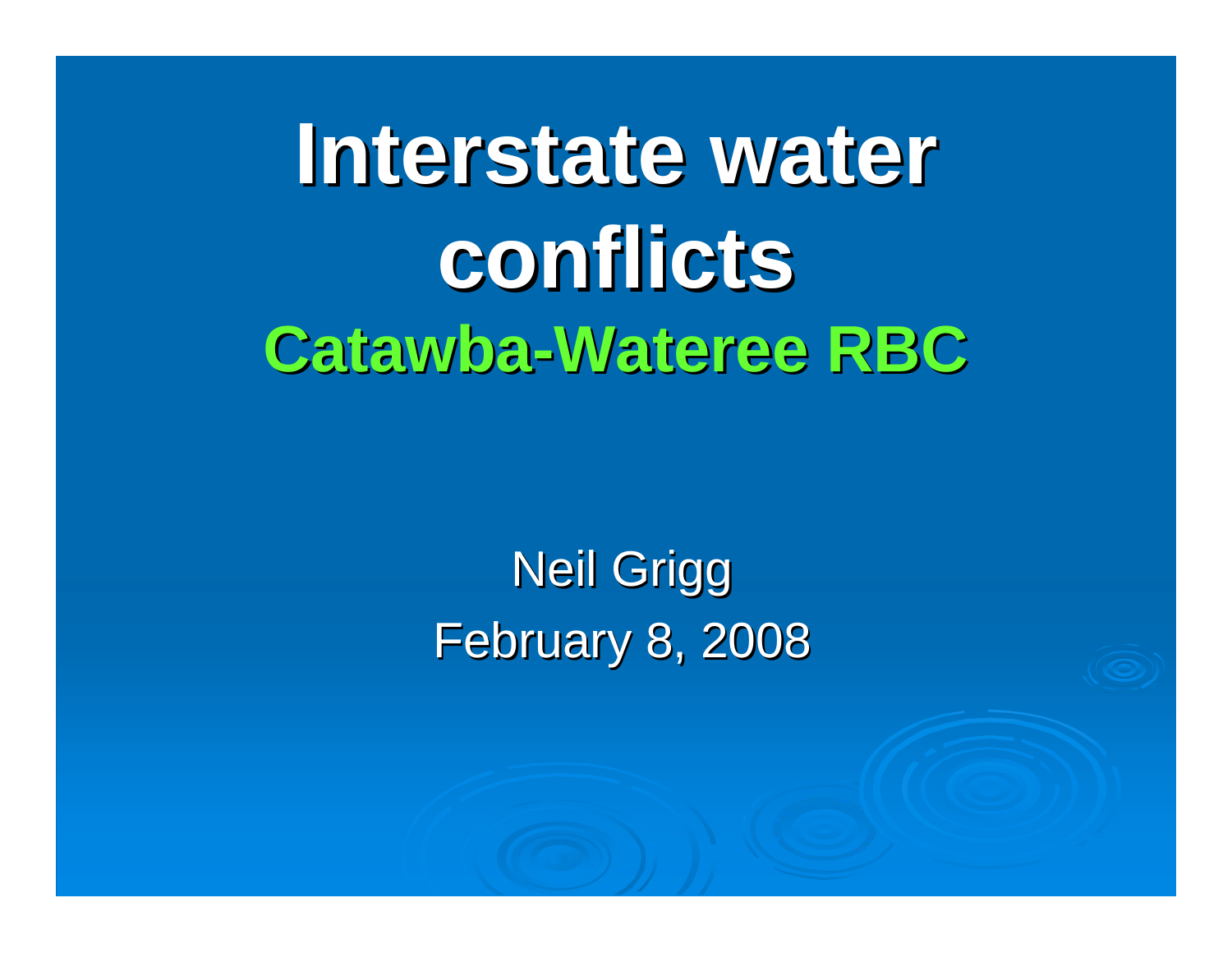Greetings from Colorado, where water is so important it is etched in murals and poetry in the state capitol



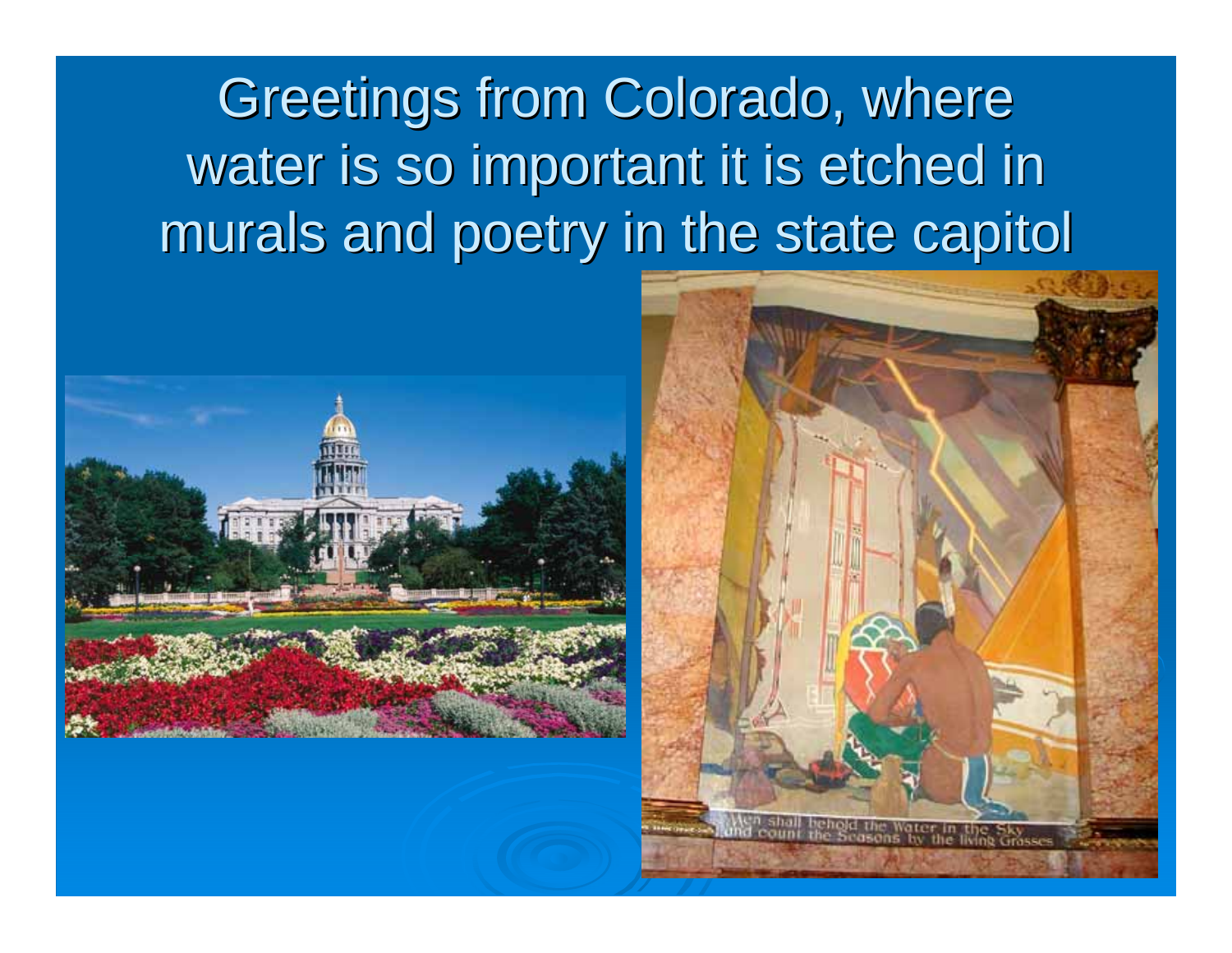

Colorado River flowing toward the Gulf of California (Pacific Basins)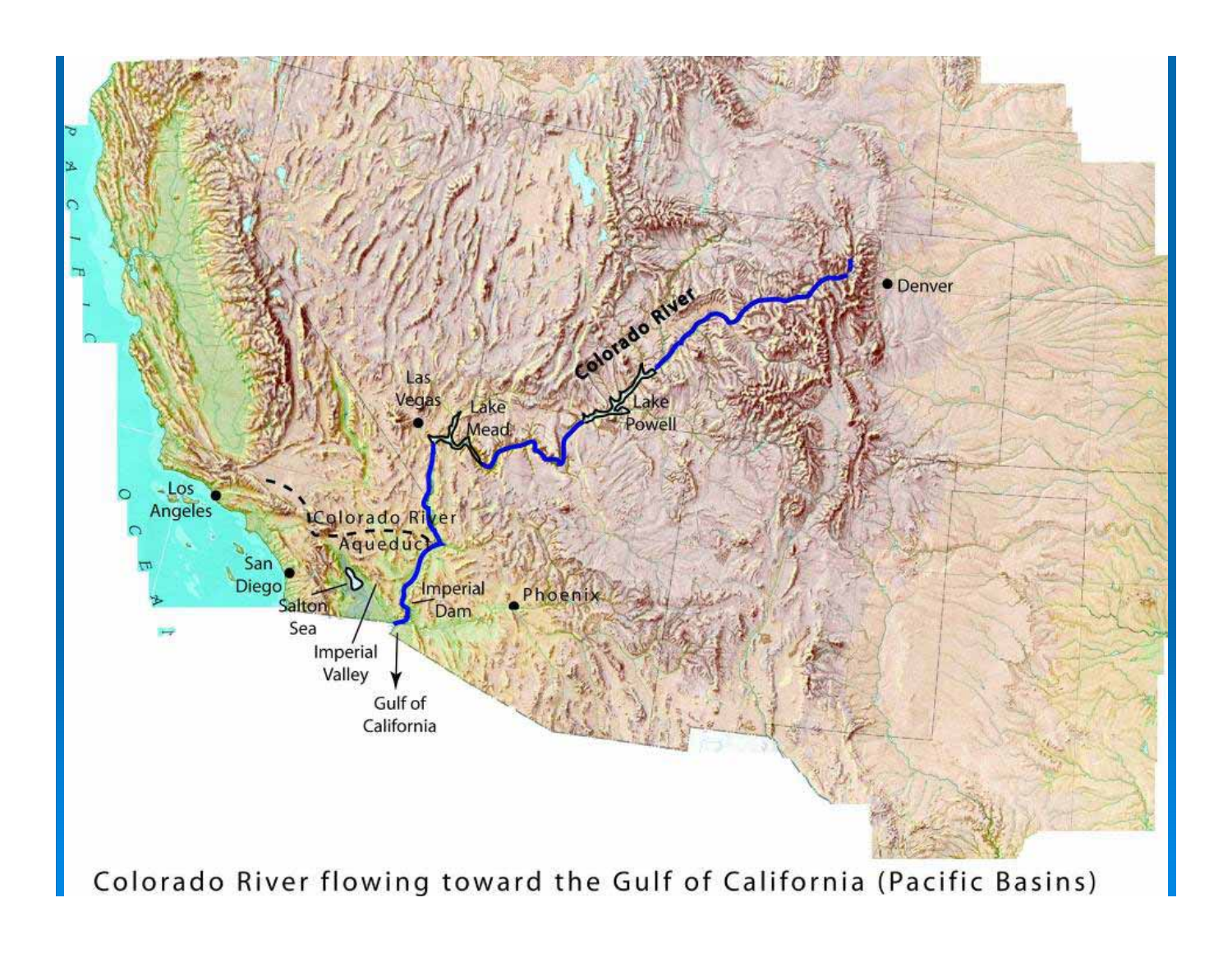# Examples of Eastern Water Conflicts and solutions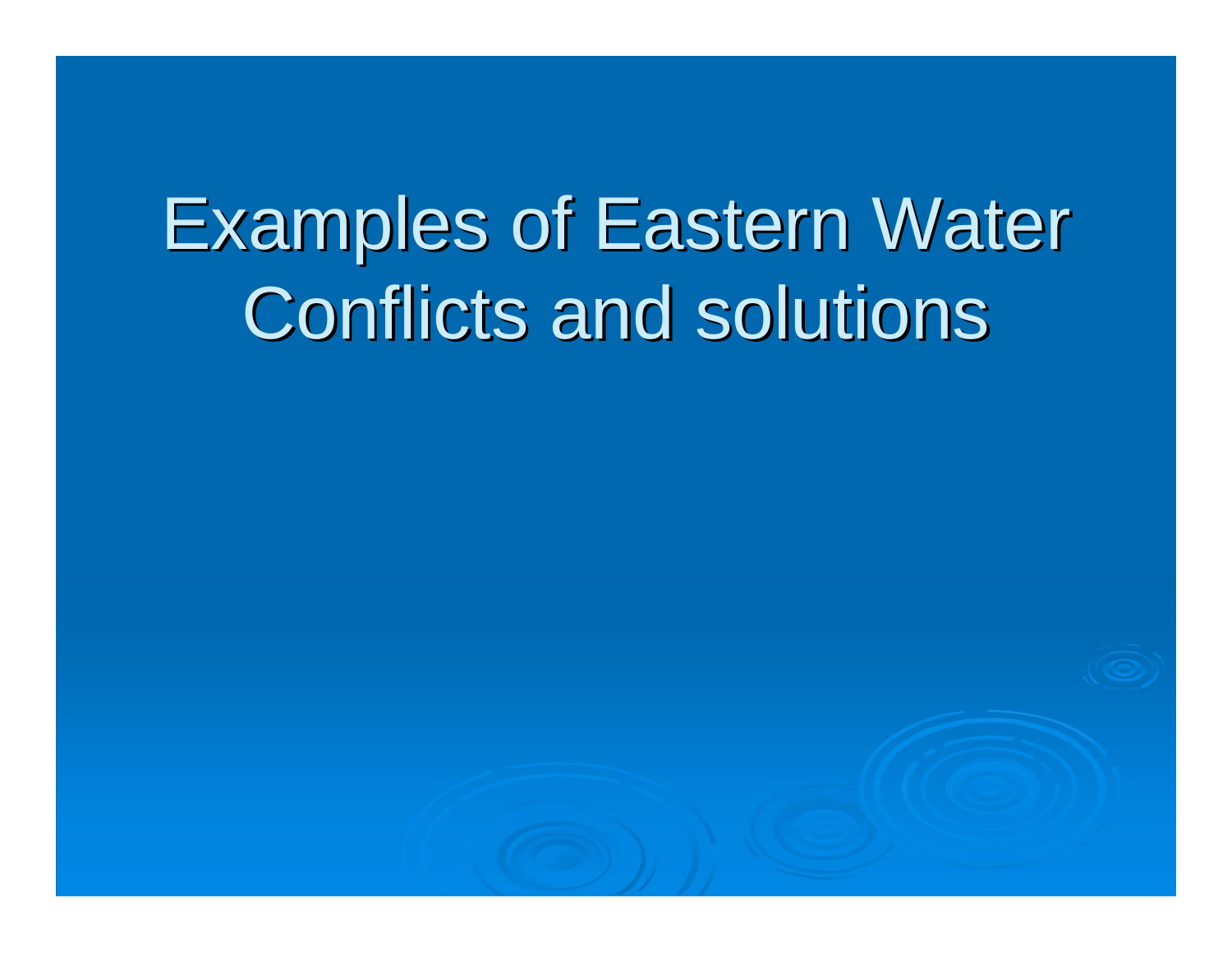#### Interstate water issues

#### How broad do you want to be?

Narrow focus on one issue

**Comprehensive** perspective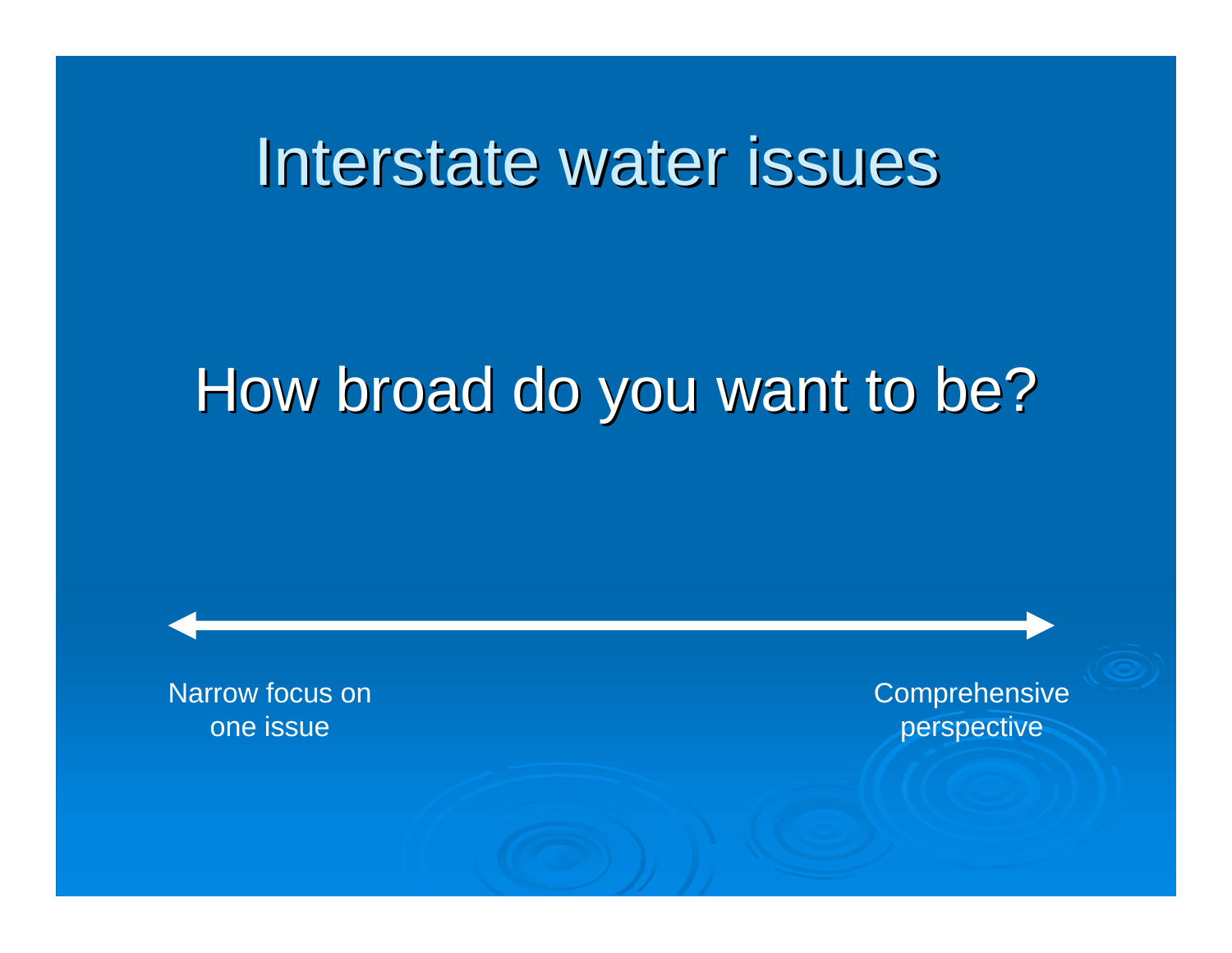# Narrow perspective

 $\triangleright$  Water quantity and rights with exact formulas for delivery of water at state line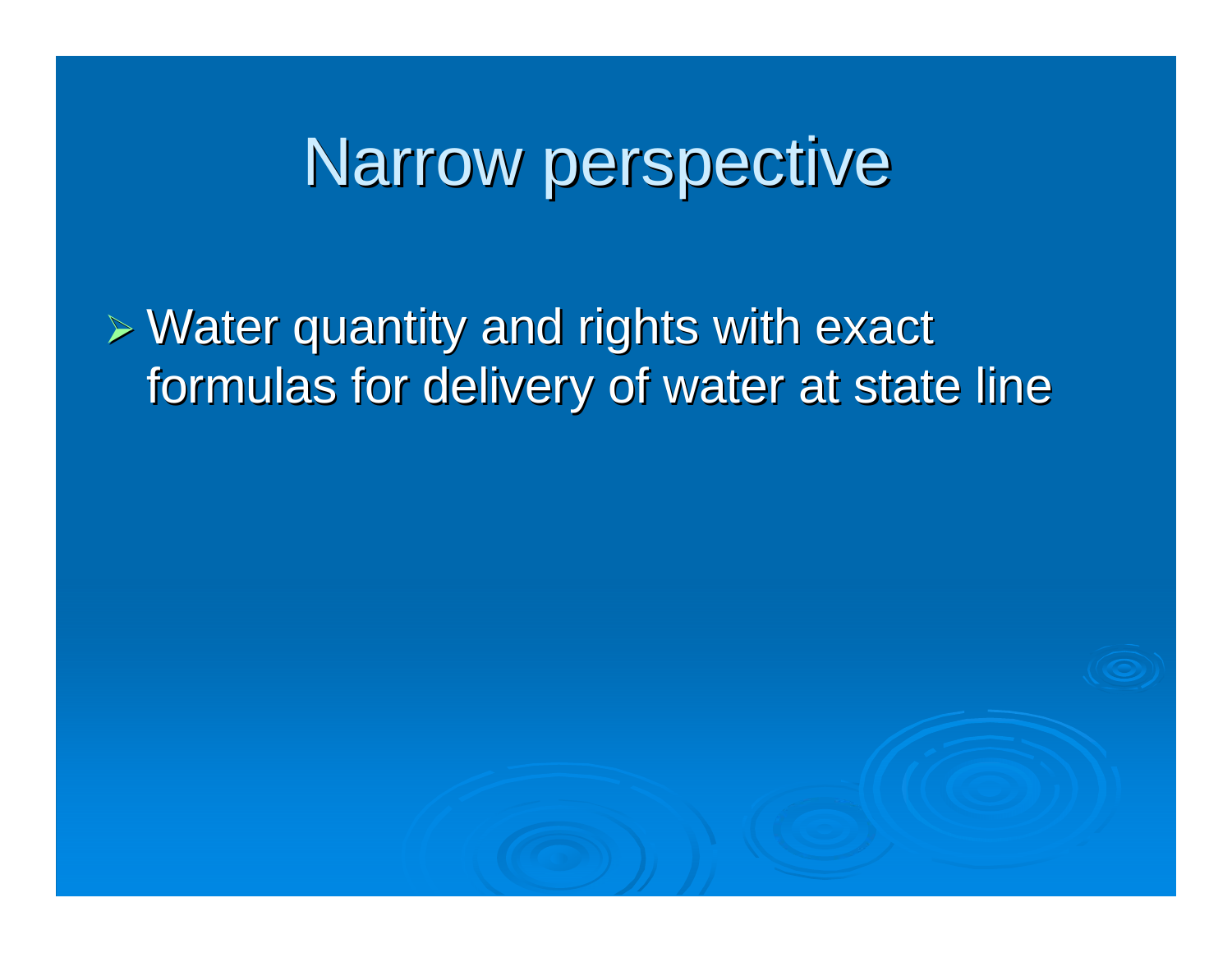## Broad perspective Broad perspective

 $\triangleright$  Take into account many potential situations, in the same manner that was anticipated in the Water Resources Planning Act of 1965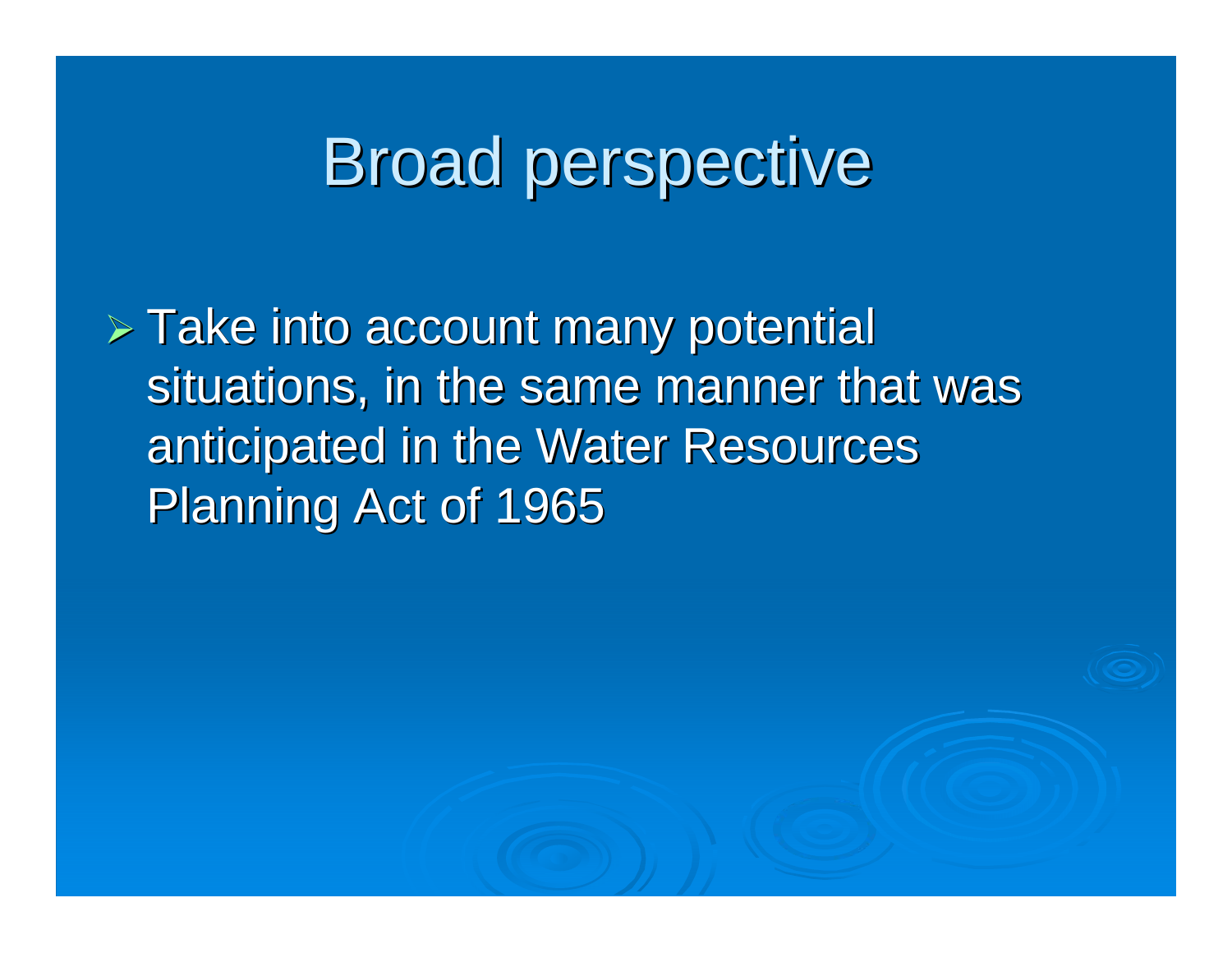#### Pros and cons

 $\triangleright$  Narrow perspective is easier, more focused, more defined, more measurable, can be assigned to staff functions

 $\triangleright$  Broad perspective is more difficult, with issues not always well defined and taking more time and expenditure to deal with. Usually requires policy leadership as well as staff effort.

¾ (like other negotiated agreements) (like other negotiated agreements)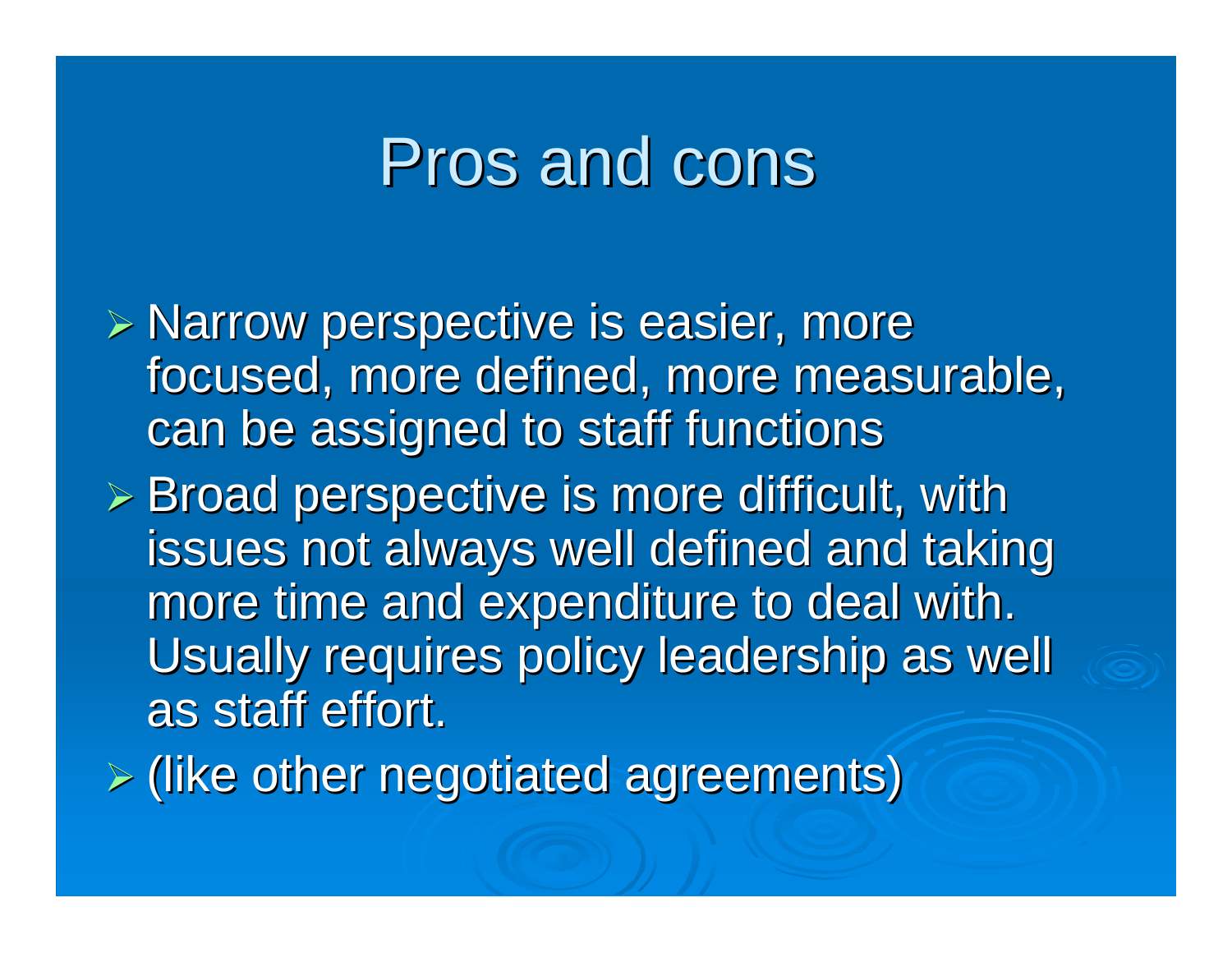### Examples of broad issues

- $\triangleright$  Water quantity management—changes in amount, timing, place of water use; groundwater users; new uses like power plants, industries, farms; groundwater issues; environmental flows; climate change.
- $\triangleright$  Water quality management—point sources like WWTP; NPS like nutrients, impacts like eutrophication, etc.
- $\triangleright$  Environmental water—estuaries, wildlife, habitat
- $\triangleright$  Relicensing involves broad issues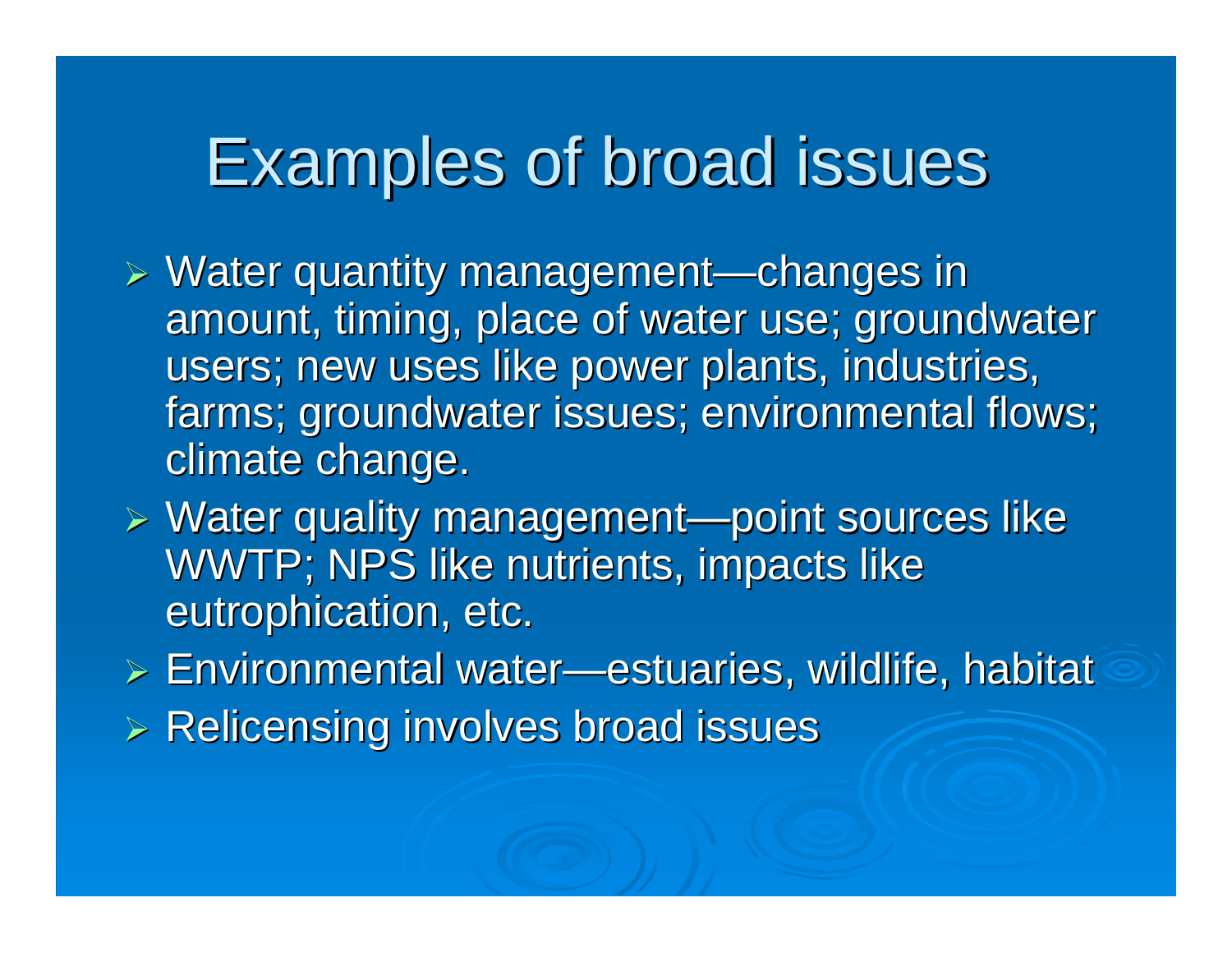IBT introduces important issues of water management

<sup>¾</sup>Follow political boundaries? Follow political boundaries?  $\geq$ Or natural boundaries?

Wise men of water management (Jacques Costeau and Abel Wolman): Coordinated, cooperative, and collective actions—badly needed but extremely difficult—comments at 1983 Chesapeake Bay agreement signing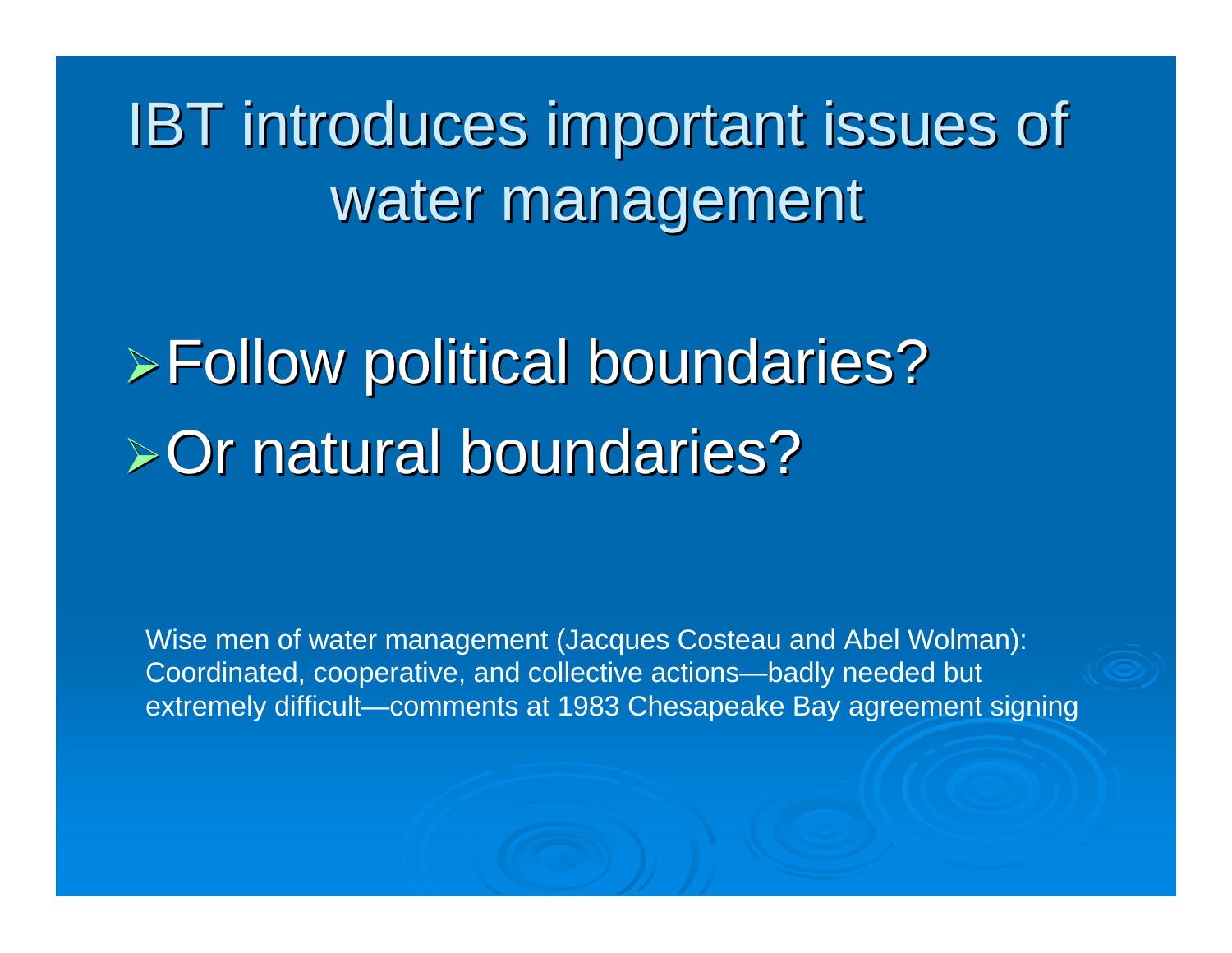# Examples by Doug Kenney

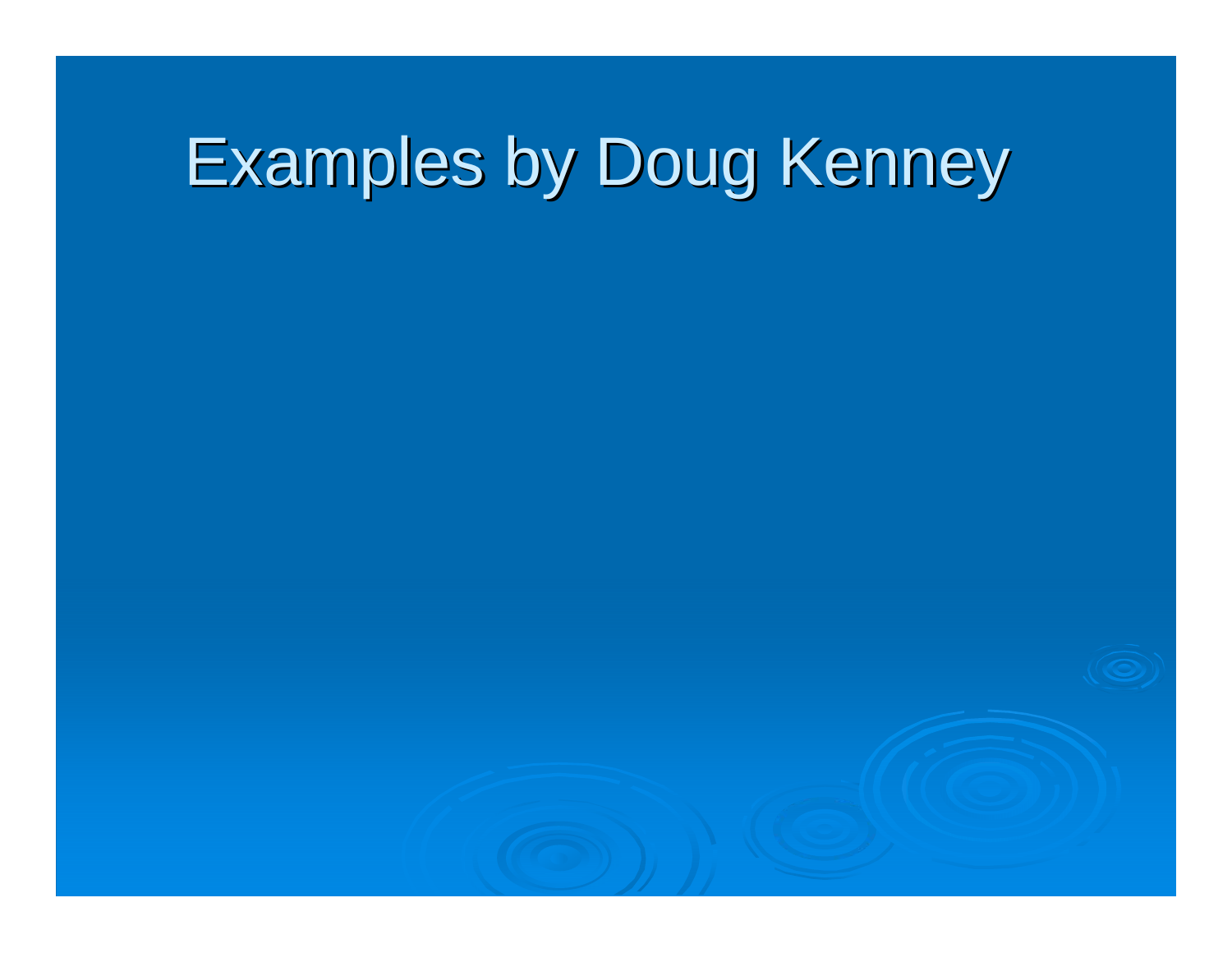# Additional examples if needed

**> Lake Gaston**  $\triangleright$  ACF/ACT details ¾ Pecos  $\triangleright$  Everglades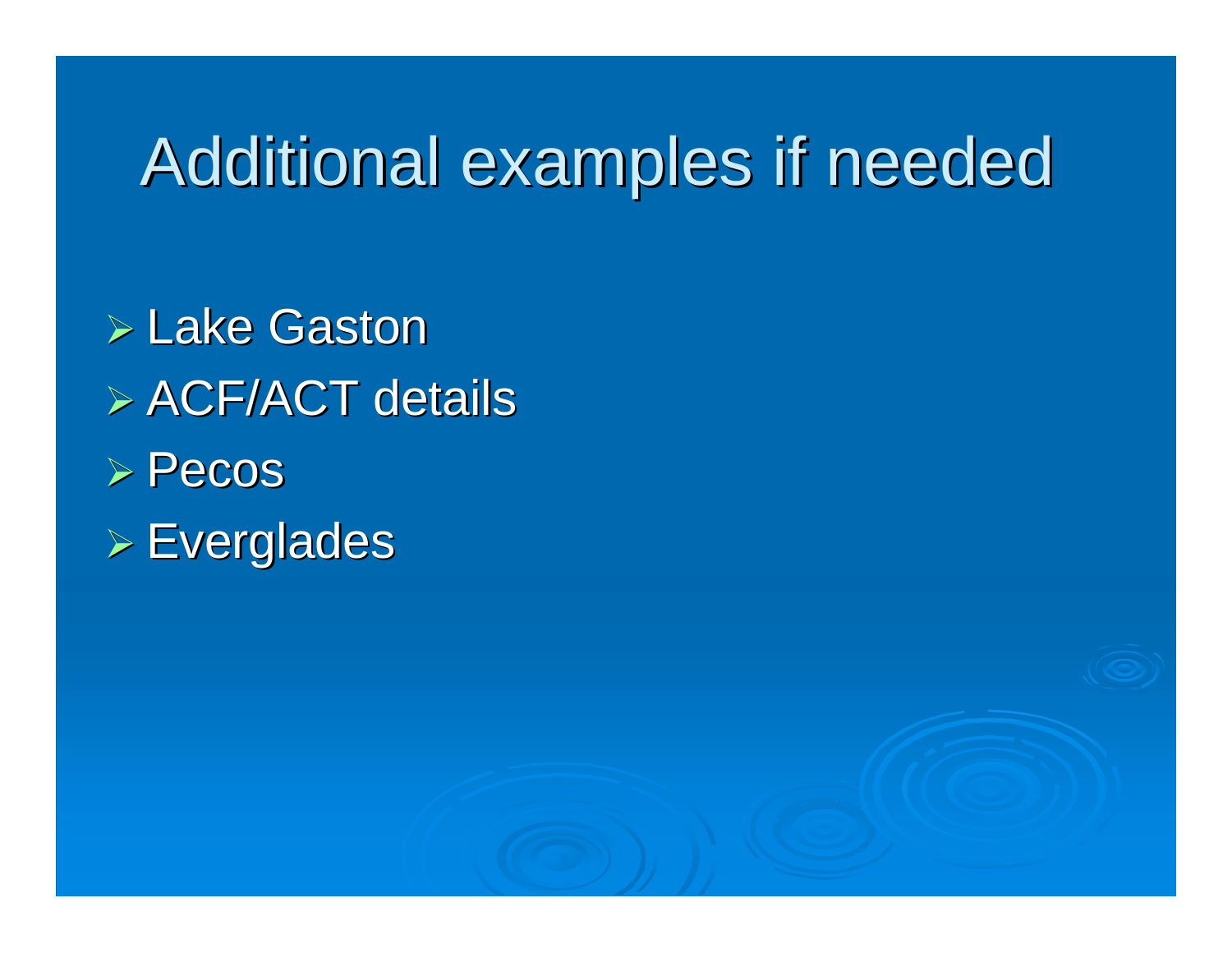#### **SC Supreme Court Brief citations**

- $\triangleright$  AZ v CA (1963 and 1983)
- ➢  AR v TX (1953)
- ≻ Milw v IL (1981)
- ¾ CO v KS (1943) CO v KS (1943)
- ¾ CO v NM (1982, 1984) CO v NM (1982, 1984)
- ➢ CT v MA (1931)
- $\triangleright$  Hinderlider v LP and CC (1938)
- ¾ ID v OR (1983) ID v OR (1983)
- ¾ IL v Milw (1972)
- ¾ KS v CO (1907) KS v CO (1907)
- $> \,$  NE v WY (1945, 1993)
- ➢ VA v MD (2003)
- ¾ WY v CO (1922) WY v CO (1922)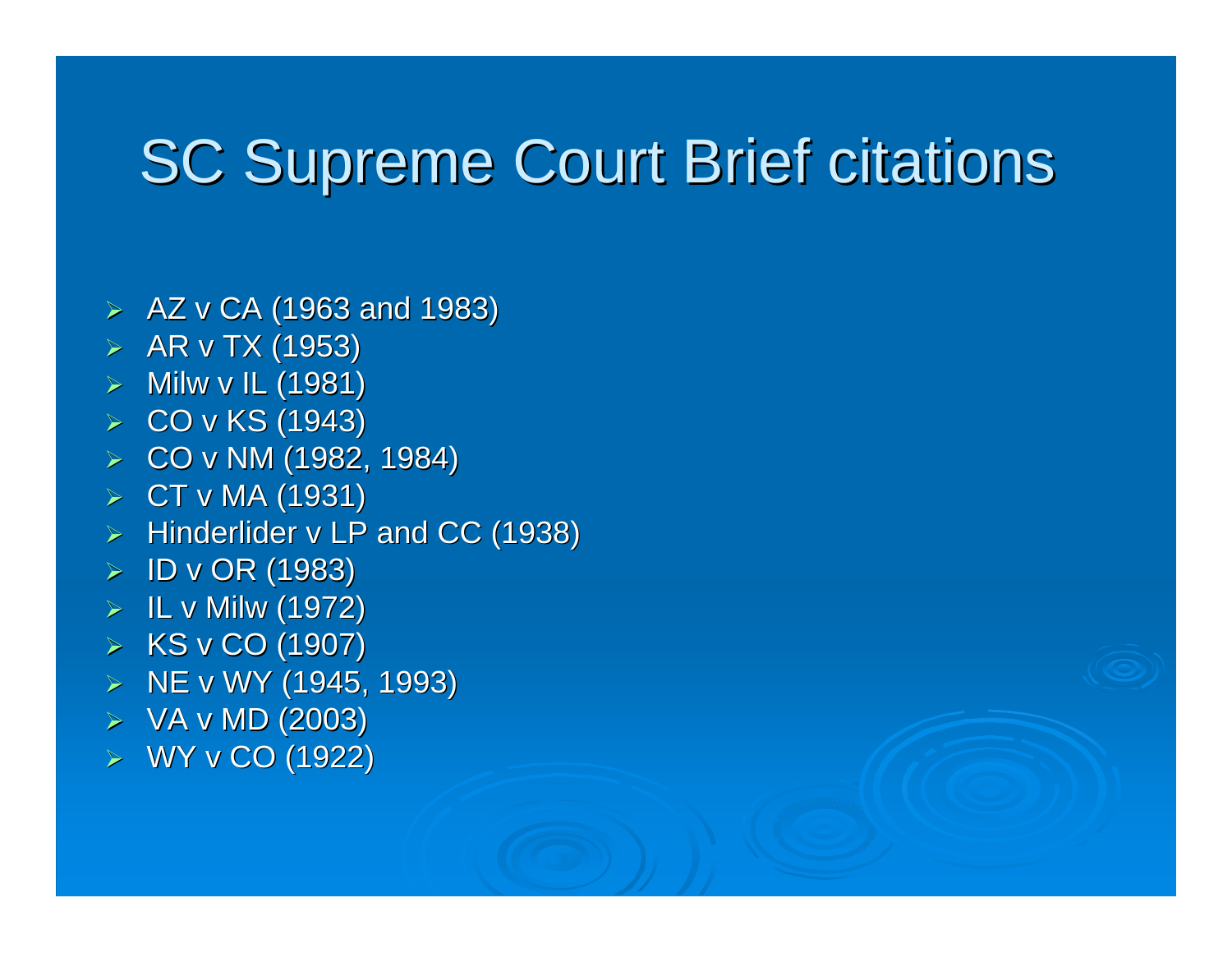#### **Caveat**

 $\triangleright$  No matter what the coordination mechanism, if proceedings are not inclusive enough to head off lawsuits, the process many not work except in official regulatory or court decisions ¾ (Example: Two Forks) (Example: Two Forks)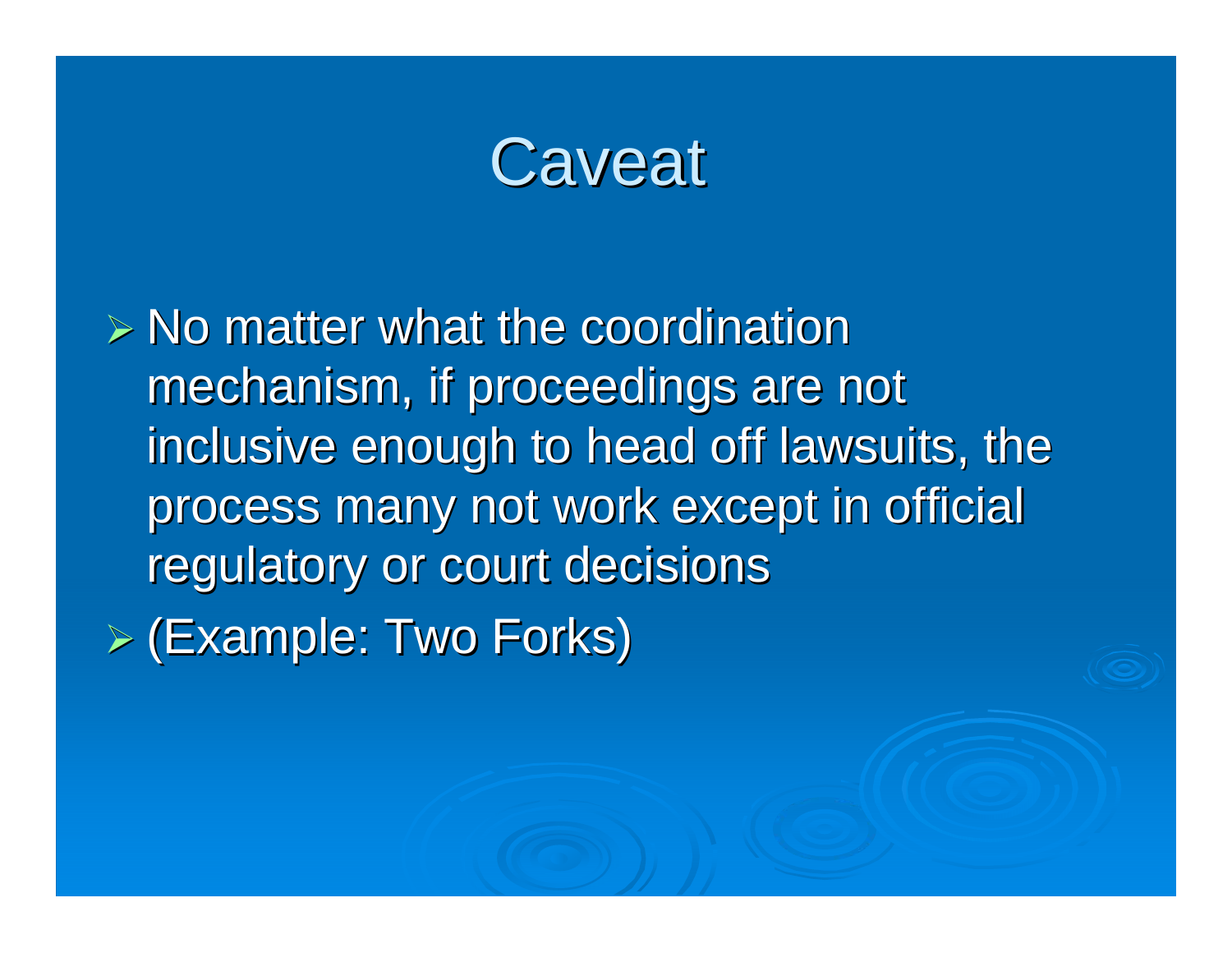### **Possible solution**

 $\triangleright$  How does water allocation work for instate users?**> Stage 1: Laissez Faire**  $\Sigma >$  Stage 2: Permits, loose administration  $\triangleright$  Stage 3: Permits with active capacity use plans (or water rights systems)  $\triangleright$  (Principle is to determine yields and allocate on a permit system)